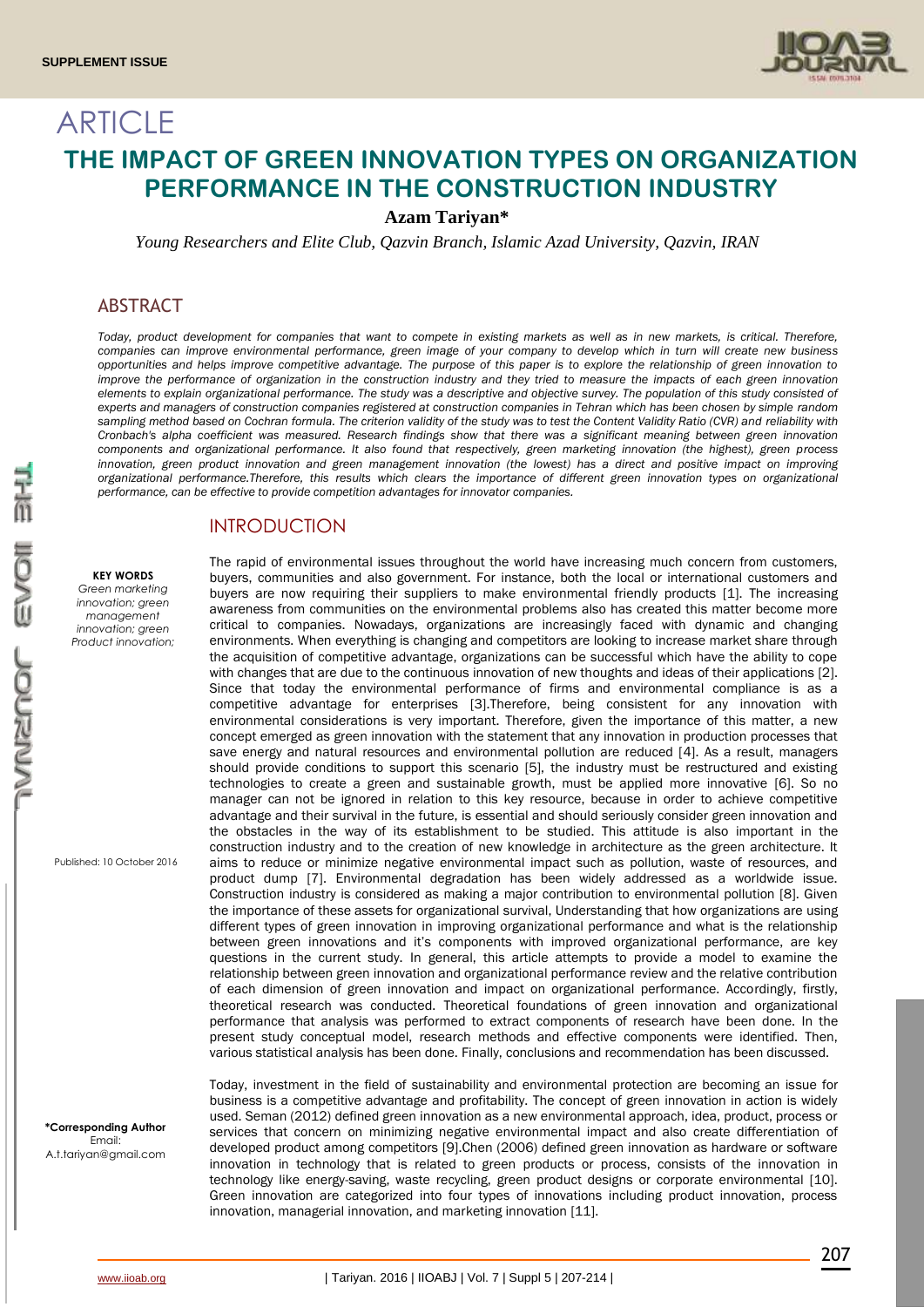

Chen (2010) introduced the concept of green core competencies as the collective learning and capabilities about green innovation and environmental management has a positive influence on a firm's ability to develop green product and process innovations [12].Kemp and Pearson (2007) defined green innovation as new process for the production of a product or service, a method or a new policy or a new approach to business management that reduce environmental hazards, pollution and negative impacts of energy consumption[13].Green innovation concept can support the implementation of GSCM by providing the new idea, approach or technology to manufacturers in developing new products.

Green innovation is believed to provide continuous seeking ways to innovate each stage of supply chain in order to gain competitive advantage and decrease the environmental problems in industry [14].

Green innovation in terms of product life cycle assessment includes the modification of an existing product design process to reduce the negative environmental impacts described and it factors in four categories: management, product development and aspects of the production process is classified [3]. Green innovation can be classified into four main categories: green managerial innovation; green product innovation; green process innovation; and green technological innovation [3].

Thus, the study of green marketing innovation, green management innovation, green Product innovation based on Seman, et al (2012) and Tseng (2012) because of the comprehensiveness of the model, were used as the basis for study) [3] ,[9] were chosen to measure green innovation. In the following brief definition of pay.

#### Green management innovation

Management Innovation is presented that the firm should be oriented towards continual improvement. For this, the management should be clearly defined an innovation strategy for the firm. The formulation of green objectives and strategies for achieving green innovation should be aligned with daily operations and a specific budget for green innovative thinking [3].

The management is guided by process design and innovation and enhances R&D functions. The management should go beyond the analysis of recycle, reuse material and life cycle assessments. Management innovation is signifying a firm's ability to formulate green projects and all the green projects with suitable programming and resources of budge allocation such as redefine operation and production processes to ensure internal efficiency that can help to implement green supply chain management and redesigning and improving product or service to obtain new environmental criteria or directives. Hence, the firm must be able to evaluate and Install environmental management system and ISO 14000 series, Redefine operation and production processes to ensure internal efficiency that can help to implement green supply chain management, Redesigning and improving product or service to obtain new, environmental criteria or directives, Install environmental management system and ISO 14000 series, Providing environmental awareness seminars and training for stakeholders [15].

Moreover, the planning of technical knowledge, skills, operations and commercial feasibility of green innovation is to reduce the risk of innovation [3], [12], [16].

#### Green Product innovation

Green product innovation understood as a strategic weapon for obtaining competitive advantages and as something more complex than a green product alone [3]. The research and development unit should always evaluate the degree of new green product competitiveness and understand customer needs. Moreover, the evaluation of technical economic and commercial feasibility of green products should be addressed. Recovery of company's end-of-life products and recycling presented the accumulation of knowledge and the improvement of product knowledge is required. The product knowledge and information is always team solving becomes transparent in the organization. An interdisciplinary approach to cope with Innovation of green products and design measures and knowledge should be fostered. However, if a firm only focuses on green innovation without Using eco-labeling, environment management system and ISO 14000, the action and plan might be miss alignment [10].

#### Green process innovation

The green process innovation is significance to green practice firm. Improving existing processes and developing new processes can be understood in terms of the level of knowledge and uncertainties regarding the reward-to-risk ratios [3].The consolidation of green know how guides the process innovation activities [17].The product knowledge and information is always team solving becomes transparent in the organization. An interdisciplinary approach to cope with Innovation of green products and design measures and knowledge should be fostered. However, if a firm only focuses on green innovation without Using ecolabeling, environment management system and ISO 14000, the action and plan might be miss alignment  $[10]$ .

### Green marketing innovation

Green marketing innovation is one of the concepts (theories) is emerging in the field of marketing and what it means in action is widely used. Green marketing is a broad concept that all marketing activities to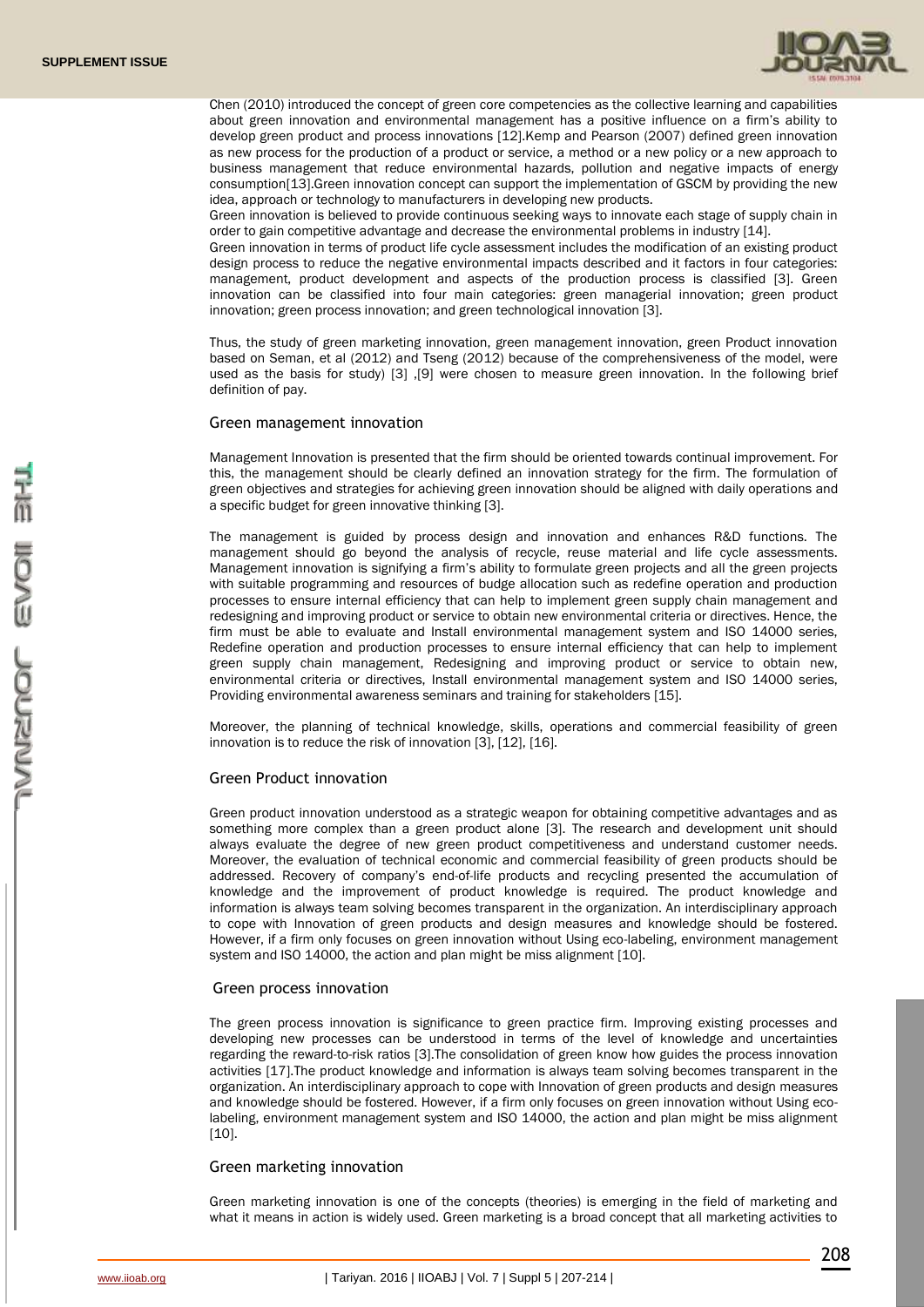

stimulate and reinforce attitudes and behaviors favorable to the consumer's environment [12]. Green Marketing includes all activities designed to create and facilitate the exchange, in order to satisfy human needs and desires, which satisfies the needs and desires with the least damage and harm done to the environment. The first attempts to determine the relationship between marketing and its environment was Marketing at the start of the first stage, various forms of green marketing into practice and to follow their green marketing activities, consumers expect a positive response and the subsequent increase in the commercial reputation, market share and the company had sales [18].

### Organizational Performance

Performance measurement is one of the critical issues that were affecting a wide range of disciplines and experts on the various articles and a report on different aspects is written.

Performance measurement is tool that can help to organizations for better understand the situation and coordinate with the organization situation. Historical perspective, without the use of performance measurement can not be realized that program design and implementation in the specified period has been a success or a failure to fully. Accordingly, in this paper we consider performance as the dependent variable that is shown as a result of efforts to improve and develop due to the various aspects of the innovation process, product, structure, etc. Most of the research that has been done in the field of organizational performance measures more focused on financial outcomes such as cost and profit and Ignored Soft non-financial outcomes such as non-operating costs, reduce time to do the work, creating new products, the ability to attract, train, develop and preserving the resources talented people [18]. Accordingly, in this study a combination of financial and non-financial metrics for measuring the performance-based model of Sher&Lee (2004), is used, and that these three dimensions are:

Financial Performance: this includes market performance, such as profitability, growth and customer satisfaction.

Process performance: this includes the quality and effectiveness of the process is doing.

Internal performance: this related to individuals skills such as ability, satisfaction and employee creativity.

### Research Background

Several researchers investigated green innovation on organizational performance using various methods and statistics in different communities (various organizations). In this section, different ideas and theories of internal and external theorists are examined in the field of green innovation on organizational performance:

Chiou et al (2011) in their study in Taiwan presented an empirical evidence to promote manufacturers to implement green supply chain and green innovation in order to improve environmental performance and increase their competitive advantage in the market. This study found that GSCM practices in term of greening the suppliers have the positive influence on green product innovation, green process innovation, and green managerial innovation. This study also suggested to extend to other GSCM practices in examining more detail about the effect on green innovation [1].

Triguero et al (2013) studied " Drivers of different types of eco-innovation in European SMEs" in 27 European countries and showed that those entrepreneurs who give importance to collaboration with research institutes, agencies and universities, and to the increase of market demand for green products are more active in all types of eco-innovations. Supply-side factors seem to be a more important driver for environmental processes and organizational innovations than for environmental product innovations. also shown that market share only has a significant positive influence on eco-product and eco-organizational innovations, while cost-savings are solely significant for eco-process innovations[19].

Tseng, et al (2013) studied "Performance drivers of green innovation under incomplete information" to evaluate the green innovation for environment management, with a particular focus on managerial, process, product and technological aspects in Taiwanese printed circuit board manufacturing firm's. This study shown theoretical and empirical evidence of green innovation drivers in the domains of environmental management and had interesting implications for operations management research and practices [3].

Costantini & Mazzanti (2012) studied " On the green and innovative side of trade competitiveness? The impact of environmental policies and innovation on EU exports". These results shown that public policies and private innovation patterns both trigger higher efficiency in the production process through various complementarity mechanisms, thus turning the perception of environmental protection actions as a production cost into a net benefit. According to theoretical and empirical studies conducted in the field and examine them and refer to expert opinions, it became clear conceptual framework According to the conducted theoretical and experimental studies in the related field and examining different models, the framework of the conceptual model of research was determined[20].

Finally, based on four variables including organizational, green process, green product, green marketing and green management innovations, the conceptual model [Fig. 1] is designed. After designing the conceptual model about the generality of the model components, relevant professionals and experts from academia, professional and experienced people with at least 15years experience in the relevant fields have been surveyed and any needed corrections have been applied based on these ideas. After applying experts' ideas and approving the conceptual model, survey questionnaire had been formulated from the community (sample) for the purposes of statistical research, hypotheses and research questions. Then,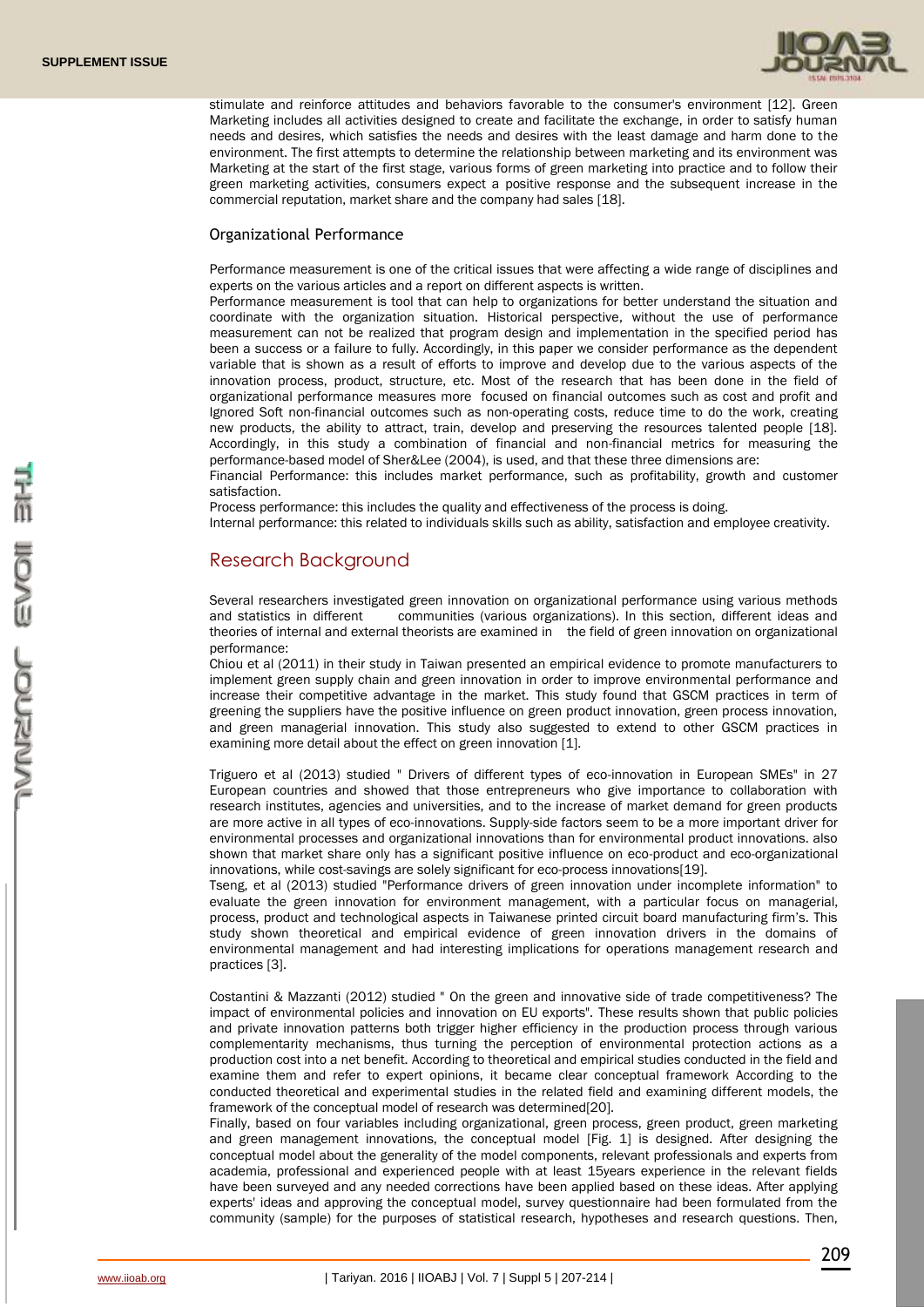

managers and experts of organizations in the field of scientific communication between these variables are surveyed.



**Fig. 1:** Conceptual model of research.

…………………………………………………………………………………………

### MATERIALS AND METHODS

In the present study, given the circumstances of this study, the research method is survey research and because of its application in the field of organization innovation, it is an applied research component. Questionnaire was used to collect data. In this study, likert scale method is the main factor influencing knowledge management and questions contains grades of five-choice response (1- very low, 2- low, 3 medium, 4- high, 5- very high). In addition to the above questions, the respondents' demographic data, including age, education, organizational position and work experience is also asked in the designed questionnaire.

Since Cronbach's alpha is usually an appropriate indicator for assessing the reliability of measuring instruments and internal consistency among its elements, the reliability of the questionnaire used in this study is evaluated using Cronbach's alpha which is shown in [Table 1]

### **Table 1**: Reliability variables

| Reliability   |       | Indicators                  | Variables        |  |
|---------------|-------|-----------------------------|------------------|--|
| Alpha General | alpha |                             |                  |  |
|               | 0.72  | Green product Innovation    |                  |  |
| 0.71          | 0.67  | Green process Innovation    | Green Innovation |  |
| 0.74          |       | Green management Innovation |                  |  |
|               | 07    | Green marketing Innovation  |                  |  |
|               | 0.71  | Marketing Innovation        |                  |  |
|               | 0.67  | Financial performance       | Organization     |  |
| 0.75          | 0.73  | internal performance        | Performance      |  |
|               | 0.75  | Process performance         |                  |  |

Since the variables of this study have had Cronbach's alpha above 0.7, they have necessary assessment of reliability. To assess the validity or reliability of the questionnaire in this study, the content validity of CVR method is used according to Lawshe's model in order that whether the questions and instruments contained in it measures the subject of the study and variables precisely.

Before the final adjustment and duplication of the questionnaire to evaluate the reliability and validity of the questionnaires, the initial questionnaire is tested over 15 experts in the statistical sample and the overall average obtained for research components respectively 0.71, 0.75 (Table 2) the, which is an acceptable level since the amount of CVR for expert assessment and evaluation is 0.49 based on the table of Lawshe (1975).

The statistical population of the study is consists of 583 senior, middle managers, and experts in construction companies registered in the association of construction companies and facilities in Tehran which has Sales Engineering Management (The most important element of competitive advantage and the missing link in all building construction projects). Using with a sample of over 200 experts and managers of construction companies registered in Tehran's construction companies and building mass which has been chosen by simple random sampling method based on Cochran formula. The collected data using regression analysis were analyzed.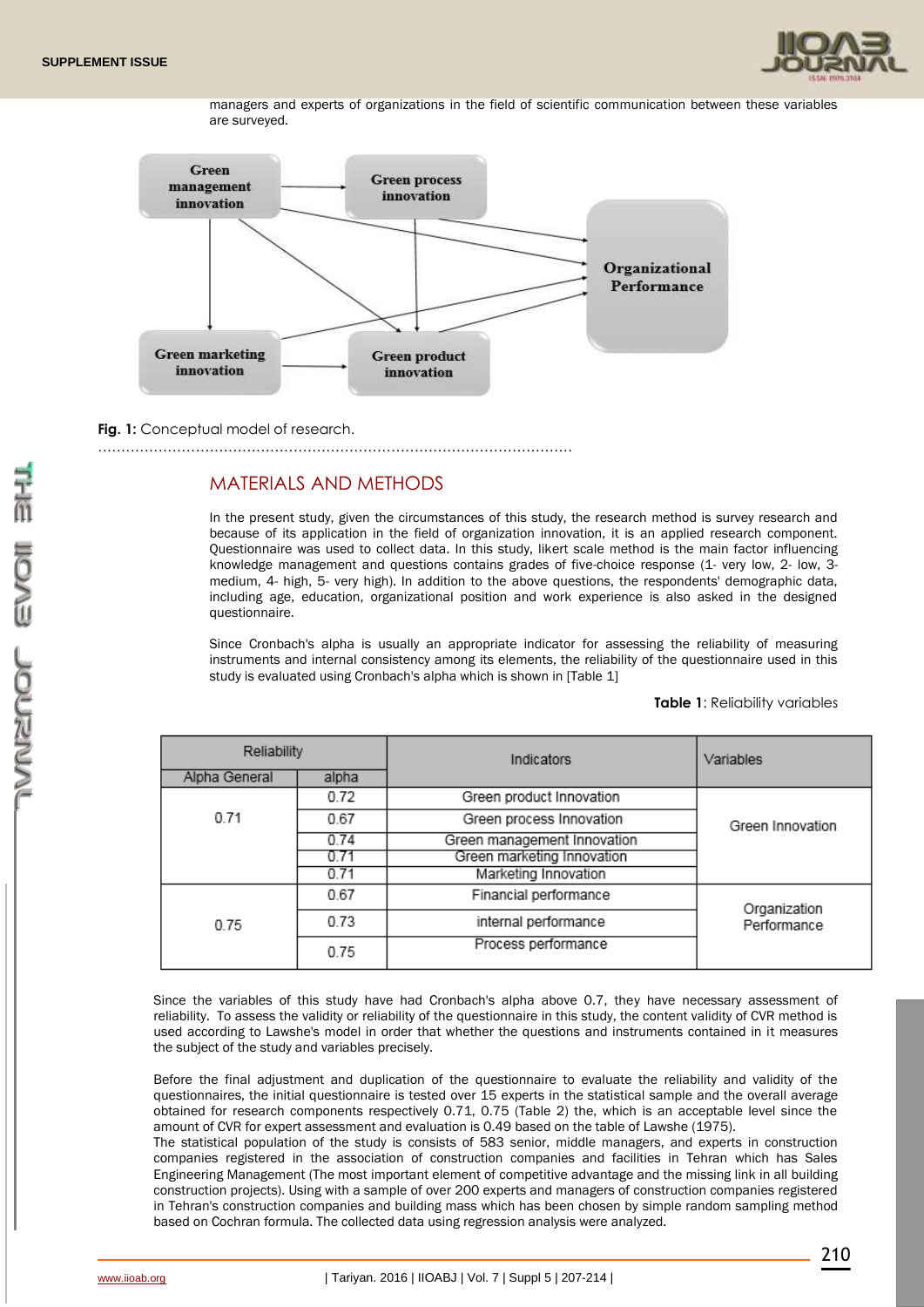

### Analysis of Data

#### Descriptive analysis (one variable) population characteristics:

The age distribution of the study population reflects the fact that the average age is in the age group of 40 to 49 years. Also the highest accumulation of respondents is seen in the age group of 40 to 49 years and the lowest accumulation is seen in the age group of 50 years and older.

Of the respondents under investigation in this study, respectively; 81/6 percent were male and 14/2 percent was female which were selected using a stratified sampling method.

In relation to the education level of the respondents, respectively; 1/8 percent has Associate degree, 56/1 has bachelor degree, 30/2 percent has master degree, and 10/6 percent has PHD degree. Distribution of The educational level of statistical society reflects the fact that each respondent on average for has a bachelor's degree. From the respondents under investigation in this study, respectively; 63/9 percent was middle managers and experts and 36/1 percent was supervisor, chairman and senior manager. From the respondents of this study most of the respondents have working experience between11 to 20 (56 percent), and the lowest accumulation of respondents had working experience between 21 to 25 (3 percent).

#### *Deductive analysis (variables Analysis)*

In two variables analysis, Kendall tau coefficient of correlation is used in order to generalize to the larger statistical population. Also, in order to examining the correlation, Somers d coefficient is used. [Table 1] shows Distribution coefficients, the value and significance of various aspects of green innovation and organizational performance:

| Table 2: Distribution of coefficients, the value and significance of various types of green innovation |                                |
|--------------------------------------------------------------------------------------------------------|--------------------------------|
|                                                                                                        | and organizational performance |

| variable                                                                | Coefficient   | Amount of<br>Coefficients | Significance<br>level |
|-------------------------------------------------------------------------|---------------|---------------------------|-----------------------|
| There is significance relationship between green innovation and         | Kendall's tau | 0.79                      | 0.000                 |
| organizational performance in construction companies                    | Somers d      | 0.67                      | 0.000                 |
| There is significance relationship between green management             | Kendall's tau | 0.56                      | 0.000                 |
| innovation and product innovation in construction companies             | Somers d      | 0.43                      | 0.000                 |
| There is significance relationship between green management             | Kendall's tau | 0.45                      | 0.000                 |
| innovation and process innovation in construction companies.            | Somers d      | 0.41                      | 0.000                 |
| There is significance relationship between management innovation and    | Kendall's tau | 0.43                      | 0.000                 |
| marketing innovation in construction companies                          | Somers d      | 0.37                      | 0.000                 |
| There is significance relationship between process innovation and       | Kendall's tau | 0.39                      | 0.000                 |
| product innovation in construction companies                            | Somers d      | 0.31                      | 0.000                 |
| There is significance relationship between marketing innovation and     | Kendall's tau | 0.41                      | 0.000                 |
| product innovation in construction companies                            | Somers d      | 0.35                      | 0.000                 |
| There is significance relationship between green innovation and product | Kendall's tau | 0.31                      | 0.000                 |
| innovation in construction companies                                    | Somers d      | 0.30                      | 0.000                 |
| There is significance relationship between green innovation and process | Kendall's tau | 0.45                      | 0.000                 |
| innovation in construction companies                                    | Somers d      | 0.31                      | 0.000                 |
| There is significance relationship between green innovation and         | Kendall's tau | 0.34                      | 0.000                 |
| marketing innovation in construction companies                          | Somers d      | 0.33                      | 0.000                 |
| There is significance relationship between green innovation and         | Kendall's tau | 0.41                      | 0.000                 |
| management innovation in construction companies                         | Somers d      | 0.35                      | 0.000                 |

According to the findings of [Table 2] there is a significant relationship between organizational innovation and organizational performance in Statistical population under study with error level of 0/01. Kendall's tau coefficient with the amount of 0/79 represents the Strong correlation between two mentioned variables. Also degree and intensity of this relationship according to Samers d coefficient was 0/67 that shows direct and relatively Strong prelationship. In the other hypothesisthe relationship between the variables Due to the coefficient d au-Kendall Summers and the coefficients to represent direct and relatively moderate relationship.

Therefore, according to the two variables analysis and test of the research hypothesis in the first step, all of the research hypotheses are confirmed.

### Inferential analysis (Multivariate Analysis: Regression analysis)

[Table 3] represent Multivariate regression model of organizational performance. In addition [Table 4] determines Indicators and statistics of regression analysis.

**Table 3:** Multivariate Regression Model For organizational performance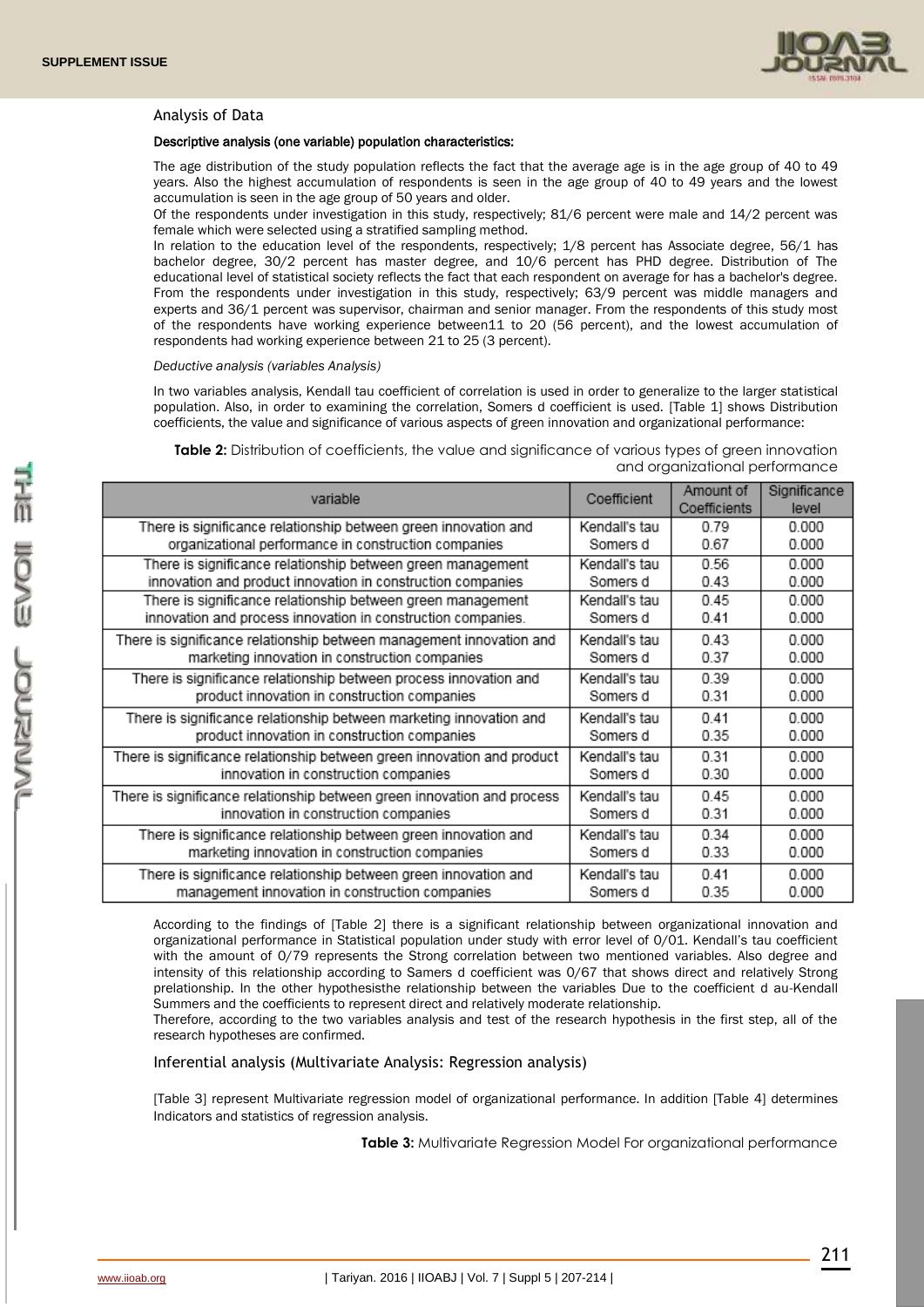

| Variables were entered into the equation |                                  |                   |                              |                 |                        |
|------------------------------------------|----------------------------------|-------------------|------------------------------|-----------------|------------------------|
| Variables                                | Non-standardized<br>coefficients |                   | Standardized<br>coefficients | The amount of t | Significant level of t |
|                                          | B                                | Standard<br>error | Beta                         |                 |                        |
| Green product Innovation                 | 1.460                            | 0.166             | 0.087                        | 24.296          | 0.000                  |
| Green marketing<br>Innovation            | 3.000                            | 0.184             | 0.667                        | 9.177           | 0.000                  |
| Green management<br>Innovation           | 3.287                            | 1.215             | 0.066                        | 2.713           | 0.007                  |
| Green process<br>Innovation              | 3.223                            | 0.121             | 0.275                        | 2.524           | 0.012                  |

**Table 4:** Indicators And Statistics of Regression Analysis of organizational performance

| Entry method variables              | Method : Enter    |
|-------------------------------------|-------------------|
| Individual correlation coefficients | $M.R = 0/911$     |
| The coefficient of determination    | $R^2 = 0/89$      |
| The coefficient of Real determining | $R^2$ adj= 0/88   |
| Deviation or standard error         | $S.E = 9/356$     |
| Analysis of Variance                | $ANOVA = 325/040$ |
| Significance level of F             | $Sig = 0/000$     |

As can be seen In [Table 4], the coefficient of multiple correlation is M.R=0/911, The coefficient of determination is equal to R2=0/89, and The real coefficient of determination equal to 0/87 and This indicates that almost 88% of the variance and changes of the variable in implementation of organizational performance By components exist in the equation, i.e., green product Innovation, green marketing Innovation, green management Innovation, green process Innovation and green innovation can be explained and predicted. 12% of the changes of dependent variable linked to remaining variance is due to the influence of external variables and unknown factors emerged.

The data in Table 4 indicates the fact that the component of green marketing innovation with the foundation of 0/67 most impact and green management innovation with the foundation of 0/07 have the least amount of affection in variable on improving organization performance. System in organization.

The results of multiple regression analysis of the above variables can be written in standardized mathematical form as follows: Formula (1)

$$
Y = \beta_1 Z_{1i} + \beta_2 Z_{2i} + \dots + \beta_k Z_{1k} + E_i
$$

Y= 0.67 (green marketing Inn example of process innovation) + 0.67 (green marketing Inn

+ 0.07 (green management Innovation) + 0.07(green Innovation) + 0.12E Therefore, according to multivariate regression, all assumptions are approved.

### **CONCLUSION**

With the growing importance of green innovations, green collaboration, green performance and firm competitiveness over the past decade, it is essential to improve our understanding of these matters and their associated interrelationships.

Based on this study, due to the strategic importance of green innovation for companies and the lack of a comprehensive model of green innovation that is tested empirically in this corporate, a model is presented for improve organizational performance in the construction companies.

Therefore, this paper investigates the relationship between different types of green innovation with organizational performance and Extraction of the relative impact of each of these components in improving of organizational performance based on regression analysis have been studied. The following results are obtained:

Improvement in the green management innovation on the green product innovation has significant and direct effect (confirm the first hypothesis)

Improvement in the green management innovation on the green process innovation has significant and direct effect (confirm the second hypothesis)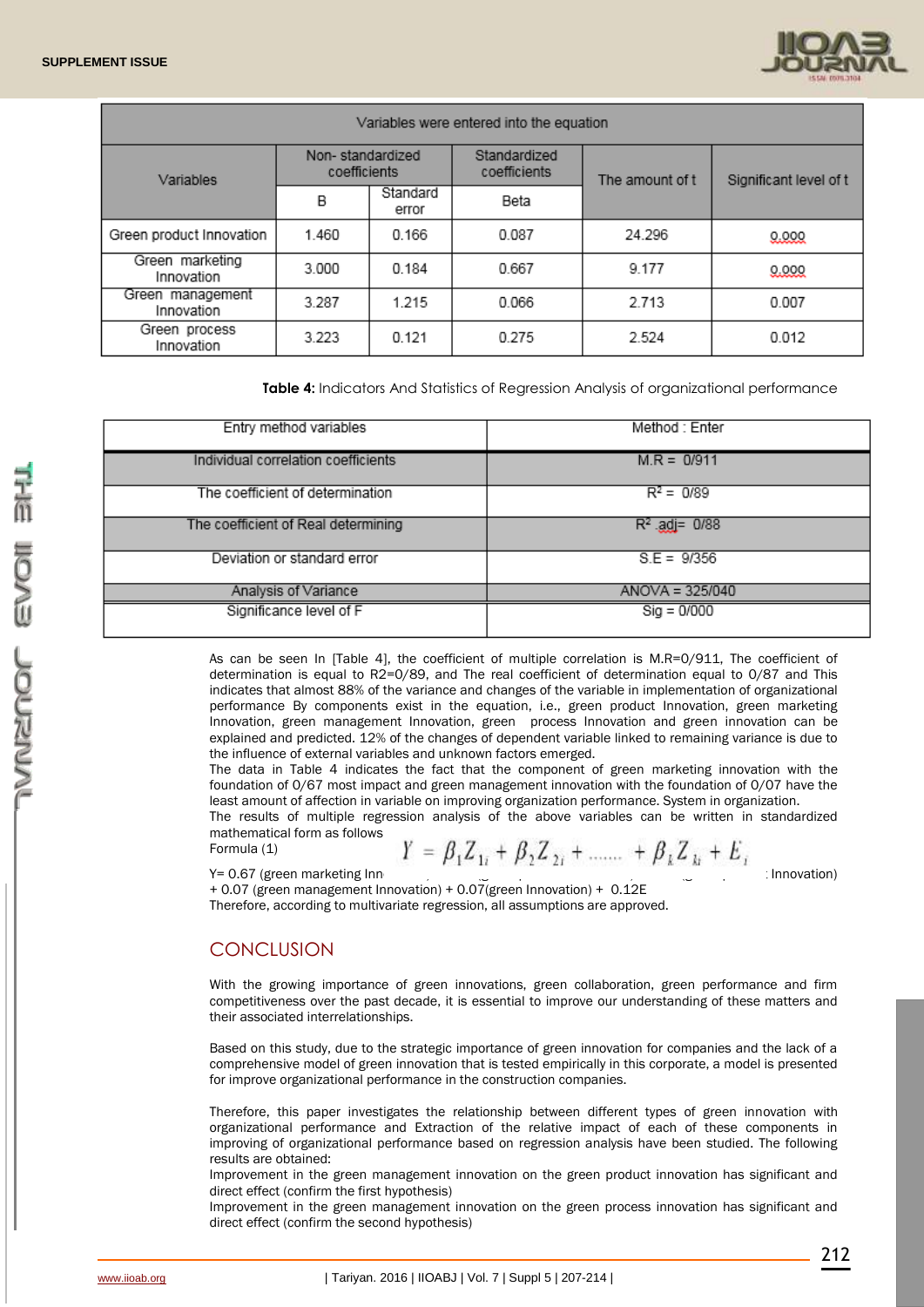

Improvement in the green management innovation on the green marketing innovation has significant and direct effect (third the first hypothesis)

Improvement in the green process innovation on the green product innovation has significant and direct effect (confirm the forth hypothesis)

Improvement in the green marketing innovation on the green product innovation has significant and direct effect (confirm the fifthhypothesis)

Improvement in the green product innovation on the improving of organizational performance has significant and direct effect (confirm the sixth hypothesis)

Improvement in the green marketing innovation on the improving of organizational performance has significant and direct effect (confirm the seventh hypothesis).

Improvement in the green management innovation on the improving of organizational performance has significant and direct effect (confirm the eighth hypothesis)

Improvement in the green process innovation on the improving of organizational performance has significant and direct effect (confirm the Ninth hypothesis).

In addition, in determining the relative contribution of each green innovation component in explaining and predicting of organizational performance logically, organizational performance respectively affected by "green marketing innovation" , "green process innovation", "green product innovation" and "green management innovation". Therefore, green marketing innovation and green management innovation respectively have the highest and the lowest impact on organizational performance.

The results obtained from the study of the relationship between different types of green innovation and organizational performance in this article are consistent with previous research findings and empirically reinforce them.

The main limitation of this research that the researcher encountered in this study can be mentioned as unconcern of respondents in providing information to complete the questionnaire and the a lack of time and lack of easy access to all members of population which pursued diligently and overcome through using behavioral techniques. According to the findings suggested that Accordingly, it is recommended that the more managers take care of organizational infrastructure in order to enabling the types of green innovation specially green marketing innovation (according to the findings of the study has the most effect in improving of organizational performance) and also all the basic infrastructure provided in the study scrutinize and review by the managers and applied in the organization. In addition, since the present study in construction companies which are private companies that have been conducted, it is suggested that in future research by doing research on public companies and comparative study between the results obtained from public and private companies reach to different results. Since the results of the research show that green management innovations have the low effects on organizational performance, it is suggested:

In a study, the impact of green management innovation on organizational performance in organization using another model should be investigated. Moreover, according to the importance of green innovation types in organizational performance improvement, the managers be suggested:

In relation to green product innovation: the findings indicated that green product innovation third priority is the impact on organizational performance. The reason to impose short-term costs to the organization by purchasing green equipment, employee training and more rigorous monitoring for the development of green products noted. However, according to research findings green product innovation can

long-term through reduced consumption of energy and raw materials, increases the overall performance of the organization. In relation to green process innovation: this dimension of green innovation, can also improve overall organizational performance. Since the green process

innovation after green marketing innovation has the greatest impact on organizational, therefor the implementation and development it's in Construction companies should be considered. For this purpose the following practical recommendations: definition and process re-engineering

To ensure the effectiveness of internal production, Recycle, reuse and remanufacture material, use of cleaner technology to make savings and prevent pollution (such as energy, water and waste),sending inhouse auditor to appraise environmental performance of supplier, process design and innovation and enhances R&D functions. In relation to green marketing Innovation: Since the green marketing

innovation has the greatest impact on organizational therefore, the following suggestions are offered: Change in advertising practices, changes in pricing practices of existing products, changes in activities of general marketing management . In relation to green management Innovation: According to the findings green management innovation has the least impact on organizational performance. Green management innovation in long-term can improve the overall performance of the organization. For this purpose the following practical recommendations are offerd: redefine operation and production processes to ensure internal efficiency that can help to implement green supply chain management, install environmental management system and ISO 14000 series, providing environmental awareness seminars and training for stakeholders.

## CONFLICT OF INTEREST

There is no conflict of interest.

ACKNOWLEDGEMENTS None